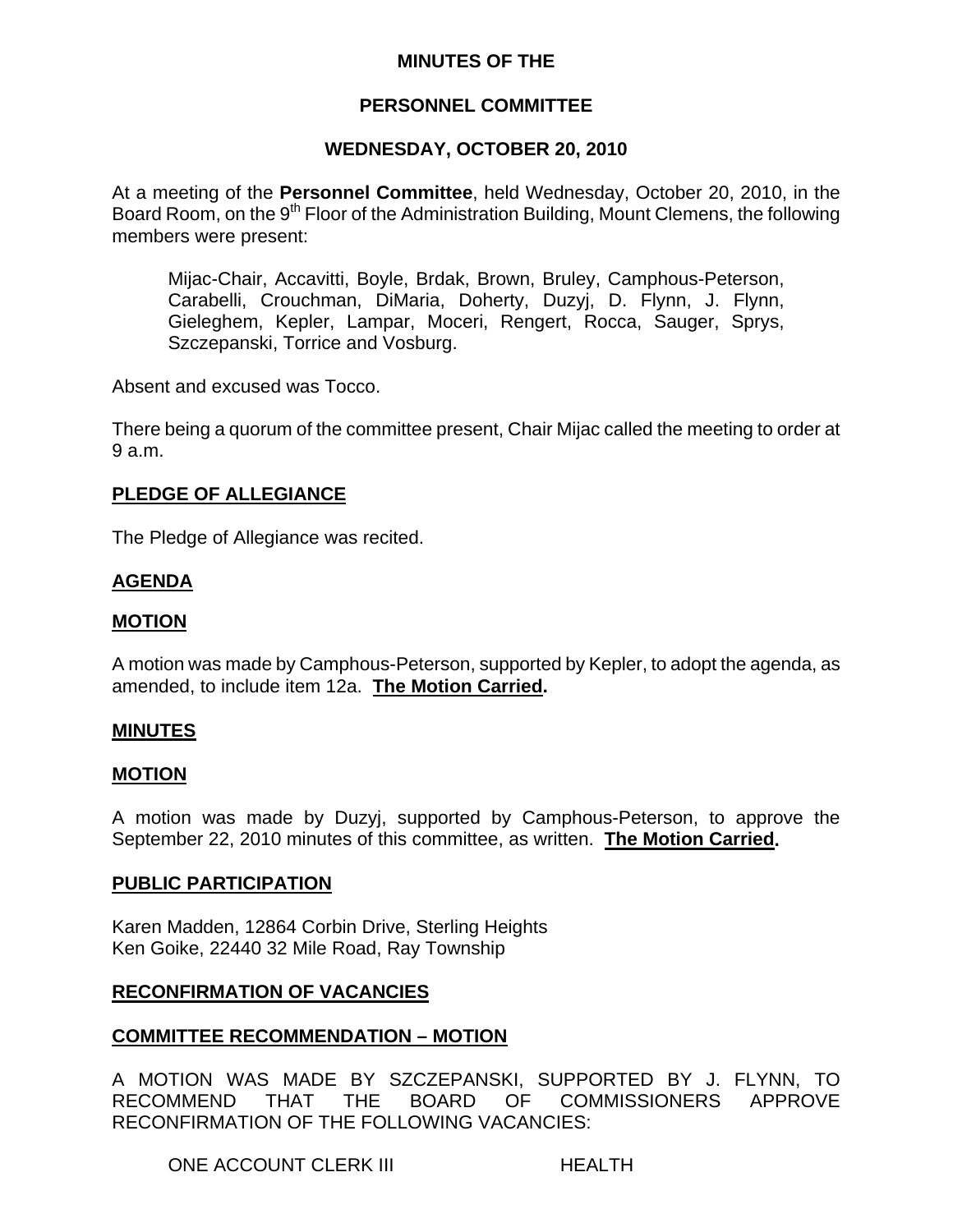ONE PUBLIC HEALTH NURSE I/II HEALTH

### **THE MOTION CARRIED.**

### **REPORT ON VACANT POSITION RECONFIRMATIONS**

### **MOTION**

A motion was made by Duzyj, supported by Doherty, to receive and file the report on vacant position reconfirmations. **The Motion Carried.** 

### **TITLE CHANGE ONLY FOR ONE VACANT SUPERVISOR OF RECORDS POSITION TO TAX COLLECTION OFFICER IN TREASURER'S OFFICE**

### **COMMITTEE RECOMMENDATION – MOTION**

A MOTION WAS MADE BY DOHERTY, SUPPORTED BY J. FLYNN, TO RECOMMEND THAT THE BOARD OF COMMISSIONERS APPROVE A TITLE CHANGE ONLY FOR ONE VACANT SUPERVISOR OF RECORDS POSITION TO TAX COLLECTION OFFICER IN THE TREASURER'S OFFICE. **THE MOTION CARRIED.** 

## **ADDITION OF ONE PART-TIME TEACHER AIDE POSITION IN COMMUNITY SERVICES AGENCY-HEAD START PROGRAM**

## **COMMITTEE RECOMMENDATION – MOTION**

A MOTION WAS MADE BY J. FLYNN, SUPPORTED BY VOSBURG, TO RECOMMEND THAT THE BOARD OF COMMISSIONERS APPROVE THE ADDITION OF ONE PART-TIME TEACHER AIDE POSITION IN THE HEAD START PROGRAM AT THE COMMUNITY SERVICES AGENCY. **THE MOTION CARRIED.** 

# **REQUEST FROM BOARD OF COMMISSIONERS STAFF TO CLOSE OFFICE ON DECEMBER 27, 28 AND 29, 2010**

## **COMMITTEE RECOMMENDATION – MOTION**

A MOTION WAS MADE BY J. FLYNN, SUPPORTED BY ROCCA, TO RECOMMEND THAT THE BOARD OF COMMISSIONERS APPROVE THE REQUEST FROM THE BOARD OF COMMISSIONERS STAFF TO CLOSE THE OFFICE ON DECEMBER 27, 28 AND 29, 2010 IN ORDER TO SAVE OPERATIONAL COSTS. **THE MOTION CARRIED.** 

### **EXECUTIVE SESSION TO DISCUSS LABOR NEGOTIATIONS**

### **MOTION**

A motion was made by Sprys, supported by Carabelli, to enter into Executive Session for the purpose of discussing labor negotiations. **The Motion Carried.**  In accordance with the motion, committee entered Executive Session at 9:14 a.m., with it